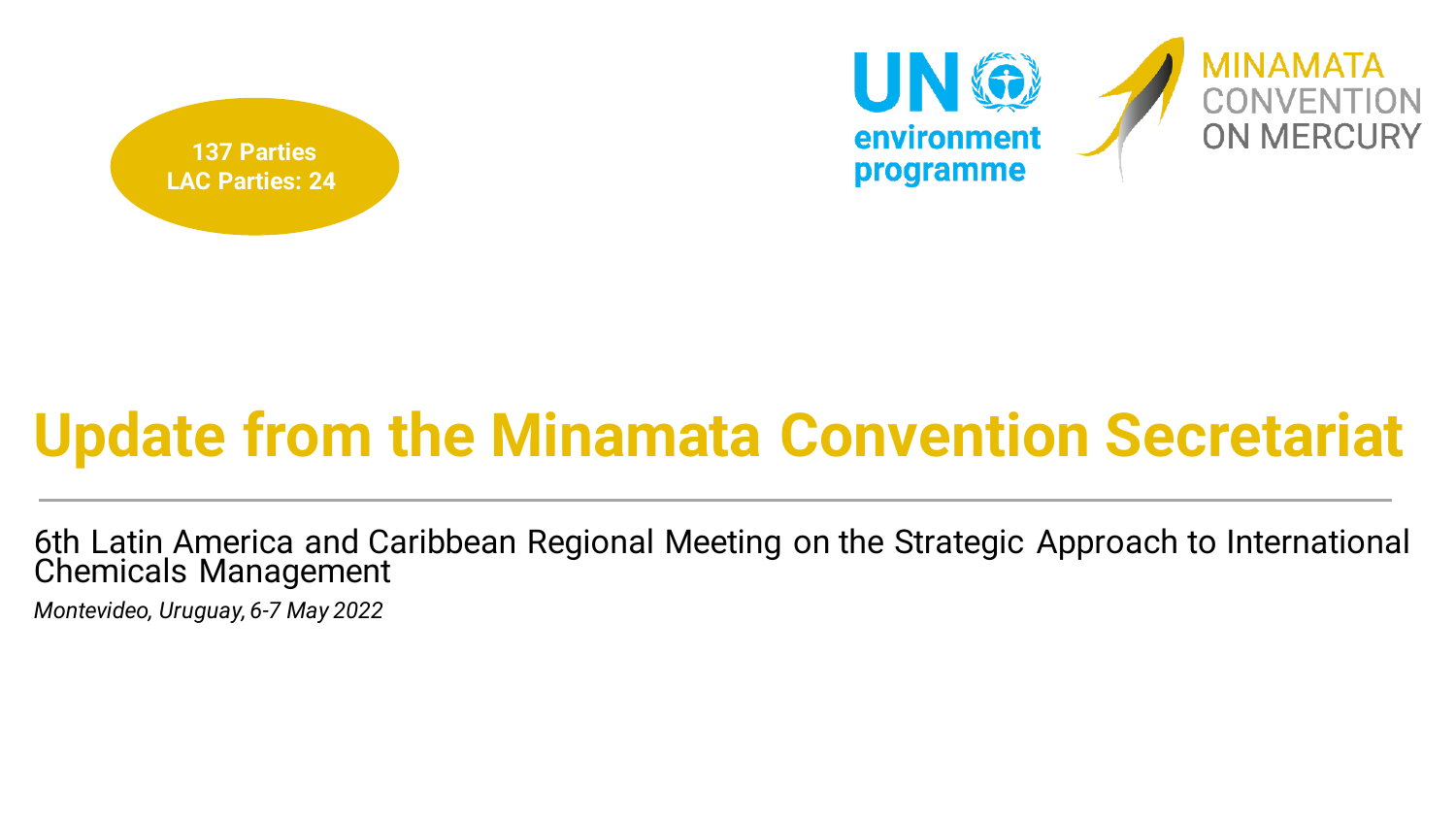# **COP-4 convened in two segments**





### Fourth meeting of the Conference of the **Parties to the Minamata Convention on Mercury (COP-4)**

Virtual, 01 Nov 2021 - 05 Nov 2021

Bali, Indonesia, 21 Mar 2022 - 25 Mar 2022

| <b>Meeting Information</b><br>(i)        | 冋<br><b>Documents</b> | ☆ Newsroom | t Intersessional Work | 岗<br>Agenda | ₿<br><b>Regional meetings</b> |
|------------------------------------------|-----------------------|------------|-----------------------|-------------|-------------------------------|
| G<br><b>Information for Participants</b> |                       |            |                       |             |                               |
|                                          |                       |            |                       |             |                               |

**First Minamata COP outside of Geneva**

| <b>COP-4.2</b><br><b>Attendance</b><br><b>Total</b>                                     | Number of entities of delegates | Number<br>636 | In-person delegates   Online delegates  <br>323 | 313 |
|-----------------------------------------------------------------------------------------|---------------------------------|---------------|-------------------------------------------------|-----|
| <b>Parties</b>                                                                          | 110                             | 453           | 245                                             | 208 |
| Other than deep included non-Deutre and Observance including 100 a MOOs and excelsusive |                                 |               |                                                 |     |

*Other attendees included non-Parties and Observers, including IGOs, NGOs, and academia.*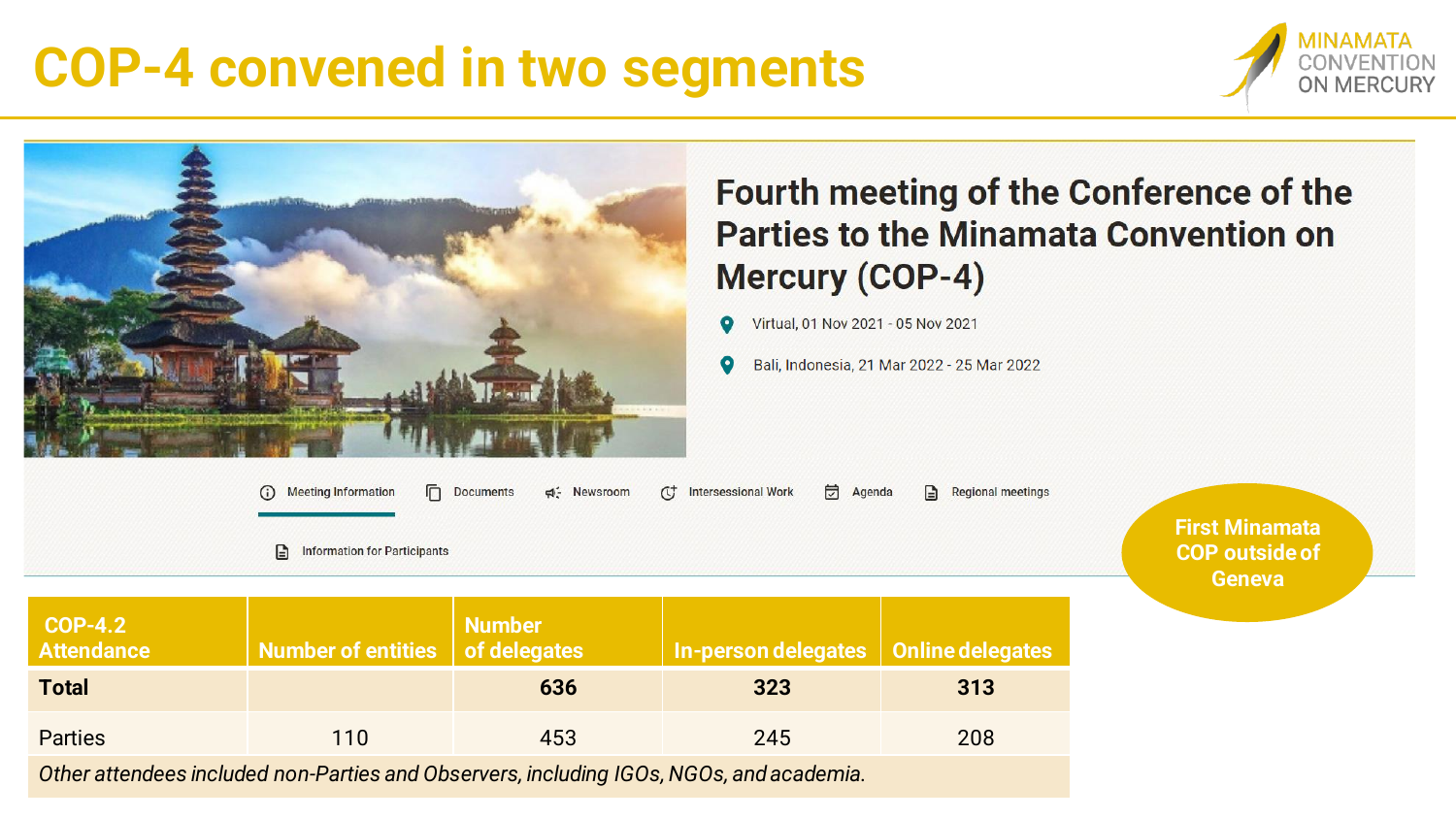**Timeline, with snapshot of key COP-4 issues**



**16 August 2017: Entry into force of the Convention**

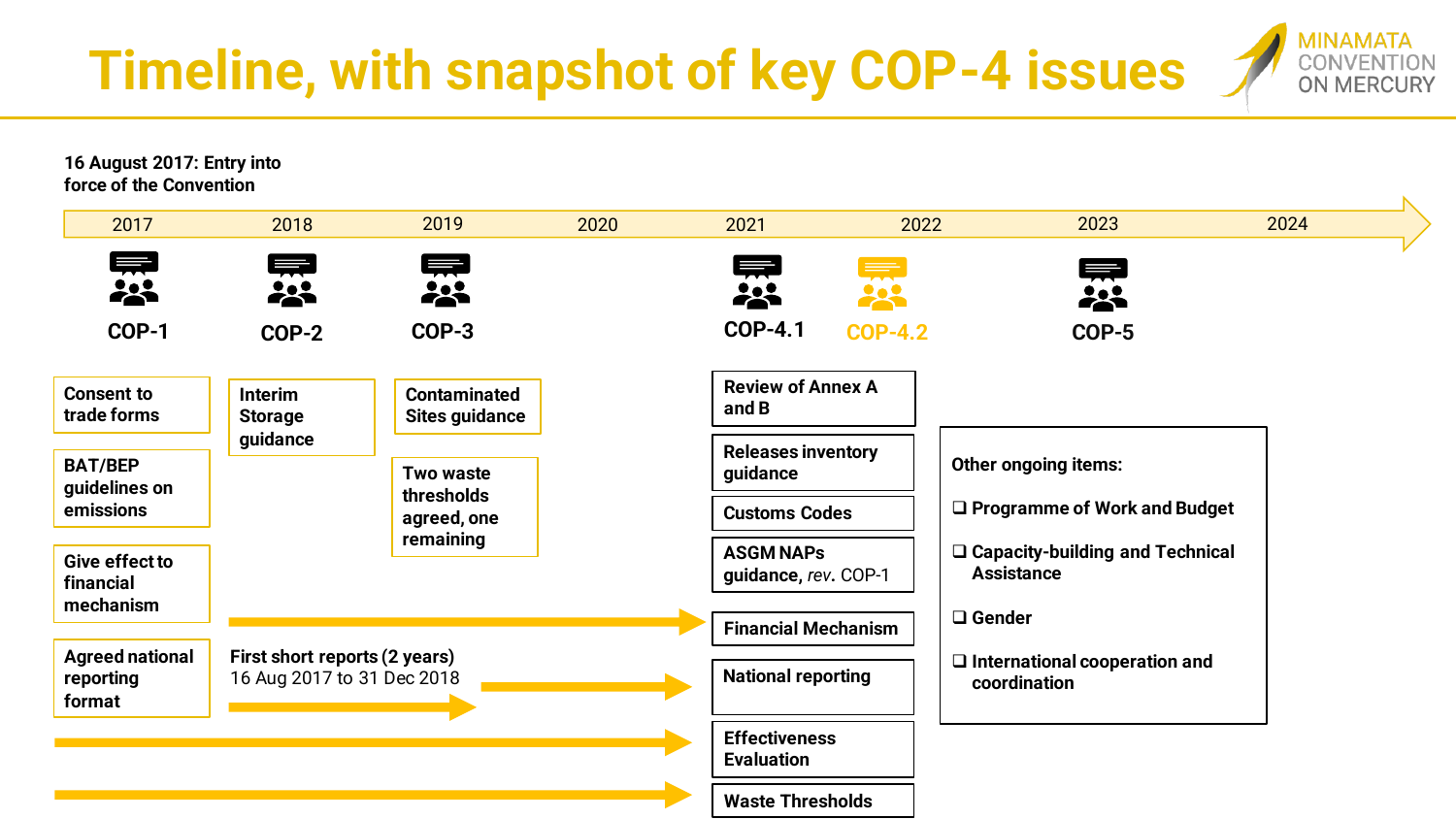### **COP-4 Outcomes**



|                                     | <b>Decisions taken by COP-4</b>                                                                                                                                                                         |                             |
|-------------------------------------|---------------------------------------------------------------------------------------------------------------------------------------------------------------------------------------------------------|-----------------------------|
| COP-4.1 took                        | Decision MC-4/1: Dates of the resumed fourth meeting of the Conference of the Parties of the Minamata Convention on Mercury<br>$\frac{1}{2}$                                                            |                             |
| 2 decisions                         | Decision MC-4/2: Programme of work and budget for 2022<br>$\frac{1}{2}$                                                                                                                                 |                             |
| COP-4.2 took<br><b>12 decisions</b> | Decision MC-4/3: Review and amendment of annexes A and B to the Minamata Convention<br>$\ddot{\cdot}$                                                                                                   | <b>Bali</b>                 |
|                                     | Decision MC-4/4: Artisanal and small-scale gold mining<br>$\ddot{\cdot}$                                                                                                                                | <b>Declaration on</b>       |
|                                     | Decision MC-4/5: Mercury releases<br>$\ddot{\bullet}$                                                                                                                                                   | combatting                  |
|                                     | Decision MC-4/6: Mercury waste thresholds<br>$\ddot{\cdot}$                                                                                                                                             | illegal trade in<br>mercury |
|                                     | Decision MC-4/7: Second review of the financial mechanism<br>$\ddot{\bullet}$                                                                                                                           |                             |
|                                     | Decision MC-4/8: National reporting pursuant to article 21 of the Minamata Convention on Mercury<br>$\frac{1}{2}$                                                                                       |                             |
|                                     | Decision MC-4/9: Enhanced cooperation between the secretariat of the Minamata Convention on Mercury and the secretariat of the Basel,<br>$\ddot{\bullet}$<br><b>Rotterdam and Stockholm Conventions</b> |                             |
|                                     | Decision MC-4/10: Gender mainstreaming<br>$\ddot{\cdot}$                                                                                                                                                |                             |
|                                     | Decision MC-4/11: The first effectiveness evaluation of the Minamata Convention on Mercury<br>$\ddot{\cdot}$                                                                                            |                             |
|                                     | Decision MC-4/12: International cooperation and coordination<br>$\ddot{\bullet}$                                                                                                                        |                             |
|                                     | Decision MC-4/13: Programme of work and budget for 2023<br>$\ddot{\cdot}$                                                                                                                               |                             |
|                                     | Decision MC-4/14: Venue and dates of the fifth meeting of the Conference of the Parties<br>$\frac{1}{2}$                                                                                                |                             |

**Executive Secretary Communication – 18 April 2022:** *Details on follow-up to decisions adopted by COP-4* [LINK](https://www.mercuryconvention.org/sites/default/files/documents/2022-04/ES_COP-4.2_follow_up_letter.pdf)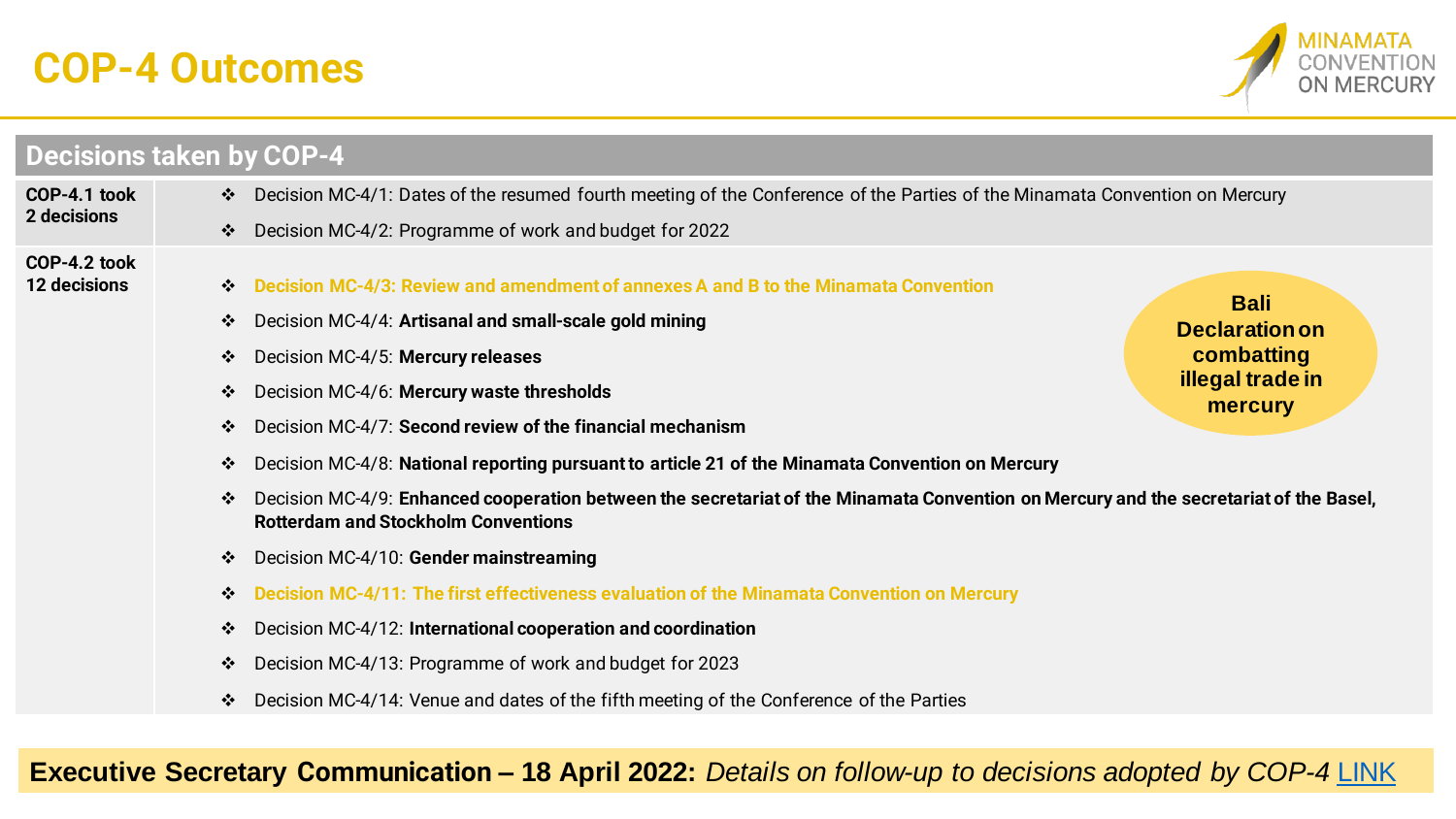

|                                                                                                                                                                                                  | <b>Annex A: Mercury-added products</b>                                                                                                                                                                                                                                                                                                                                                                                                                                                                                                                                                                                                                                                                                                                                                                                                                                                                                                   |
|--------------------------------------------------------------------------------------------------------------------------------------------------------------------------------------------------|------------------------------------------------------------------------------------------------------------------------------------------------------------------------------------------------------------------------------------------------------------------------------------------------------------------------------------------------------------------------------------------------------------------------------------------------------------------------------------------------------------------------------------------------------------------------------------------------------------------------------------------------------------------------------------------------------------------------------------------------------------------------------------------------------------------------------------------------------------------------------------------------------------------------------------------|
| <b>COP-4 amended</b><br><b>Annex A Part I to</b><br>add the following<br>with phase-out<br>date of 2025<br><b>Review of</b><br><b>Annexes</b><br><b>was</b><br>required 5<br>years after<br>EiF. | Compact fluorescent lamps with an integrated ballast (CFL.i) for general lighting purposes that are $\leq 30$<br>watts with a mercury content not exceeding 5 mg per lamp burner<br>Cold cathode fluorescent lamps (CCFL) and external electrode fluorescent lamps (EEFL) of all lengths for<br>electronic displays, not included in the current listing<br><b>Strain gauges</b> to be used in plethysmographs<br>Melt pressure transducers, melt pressure transmitters and melt pressure sensors except those installed in<br>large-scale equipment or those used for high precision measurement, where no suitable mercury-free<br>alternative is available<br><b>Eight new product</b><br><b>Mercury vacuum pumps</b><br>categories added to Annex<br>Tire <b>balancers</b> and wheel weights<br><b>A of the Convention for</b><br><b>Photographic film and paper</b><br>phase-out<br><b>Propellant</b> for satellites and spacecraft |
| COP-4 amended<br><b>Annex A Part II to</b><br>add the following<br>for dental<br>amalgam<br><b>Two additional</b>                                                                                | Parties shall exclude or not allow, by taking measures as appropriate, the use of mercury in <b>bulk form</b> by<br>dental practitioners;<br>Parties shall exclude or not allow, by taking measures as appropriate, or recommend against the use of<br>dental amalgam for the dental treatment of deciduous teeth, of patients under 15 years and of pregnant<br>and breastfeeding women, except when considered necessary by the dental practitioner based on the<br>needs of the patient.                                                                                                                                                                                                                                                                                                                                                                                                                                              |
| measures on<br>dental amalgam                                                                                                                                                                    |                                                                                                                                                                                                                                                                                                                                                                                                                                                                                                                                                                                                                                                                                                                                                                                                                                                                                                                                          |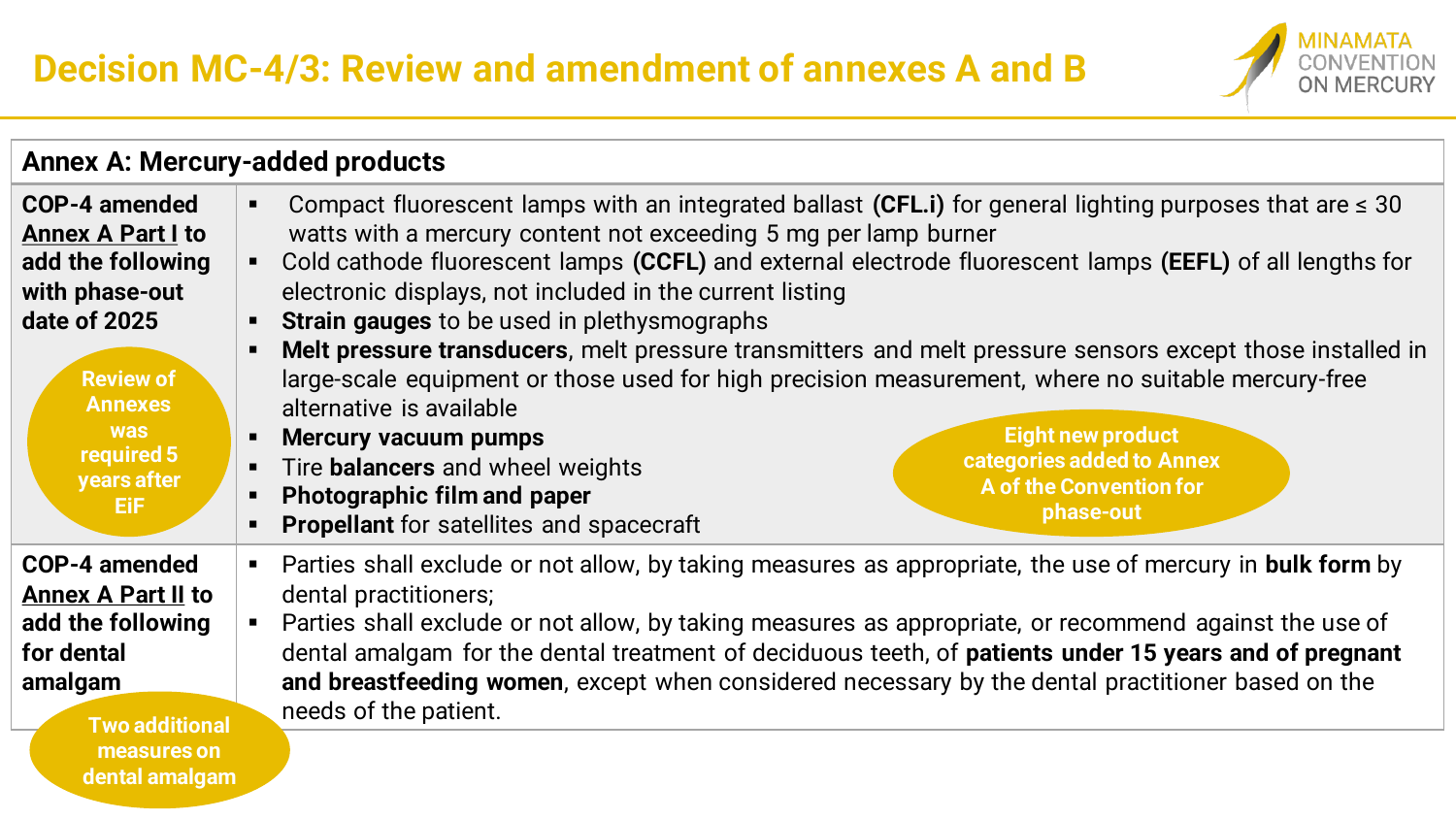

| Annex A: Mercury-added products (cont.)                      |                                                                                                                                                                                                                                                         |  |
|--------------------------------------------------------------|---------------------------------------------------------------------------------------------------------------------------------------------------------------------------------------------------------------------------------------------------------|--|
| COP-4 decided to<br>consider the phase-<br>out dates of four | Button zinc silver oxide batteries with a mercury content < 2% and button zinc air batteries with a<br>Ξ<br>mercury content $< 2\%$<br>Very high accuracy capacitance and loss measurement bridges and high frequency radio frequency<br>$\blacksquare$ |  |
| more mercury-added<br>product categories at                  | switches and relays in monitoring and control instruments with a maximum mercury content of 20 mg<br>per bridge switch or relay                                                                                                                         |  |
| COP-5<br><b>Four product</b>                                 | Linear fluorescent lamps (LFLs) for general lighting purposes:<br>(a) Halophosphate phosphor $\leq 40$ watts with a mercury content not exceeding 10 mg per lamp<br>(b) Halophosphate phosphor > 40 watts                                               |  |
| categories for<br>consideration<br>at COP-5                  | Linear fluorescent lamps (LFLs) for general lighting purposes:<br>$\blacksquare$<br>(a) Triband phosphor < 60 watts with a mercury content not exceeding 5 mg/lamp                                                                                      |  |

#### **Annex B: Manufacturing processes in which mercury or mercury compounds are used**

COP-4 decided to further consider at COP-5 adding the **production of polyurethane using mercury-containing catalysts** to part I of Annex B and requested the secretariat to compile information on the availability and technical and economic feasibility of its mercury-free alternatives.

COP-4 requested the secretariat to prepare a short report on the technical and economic feasibility of mercury-free alternatives for the two processes (**vinyl chloride monomer and sodium or potassium methylate or ethylate**) listed in Annex B Part II that refer to the COP establishing such feasibility.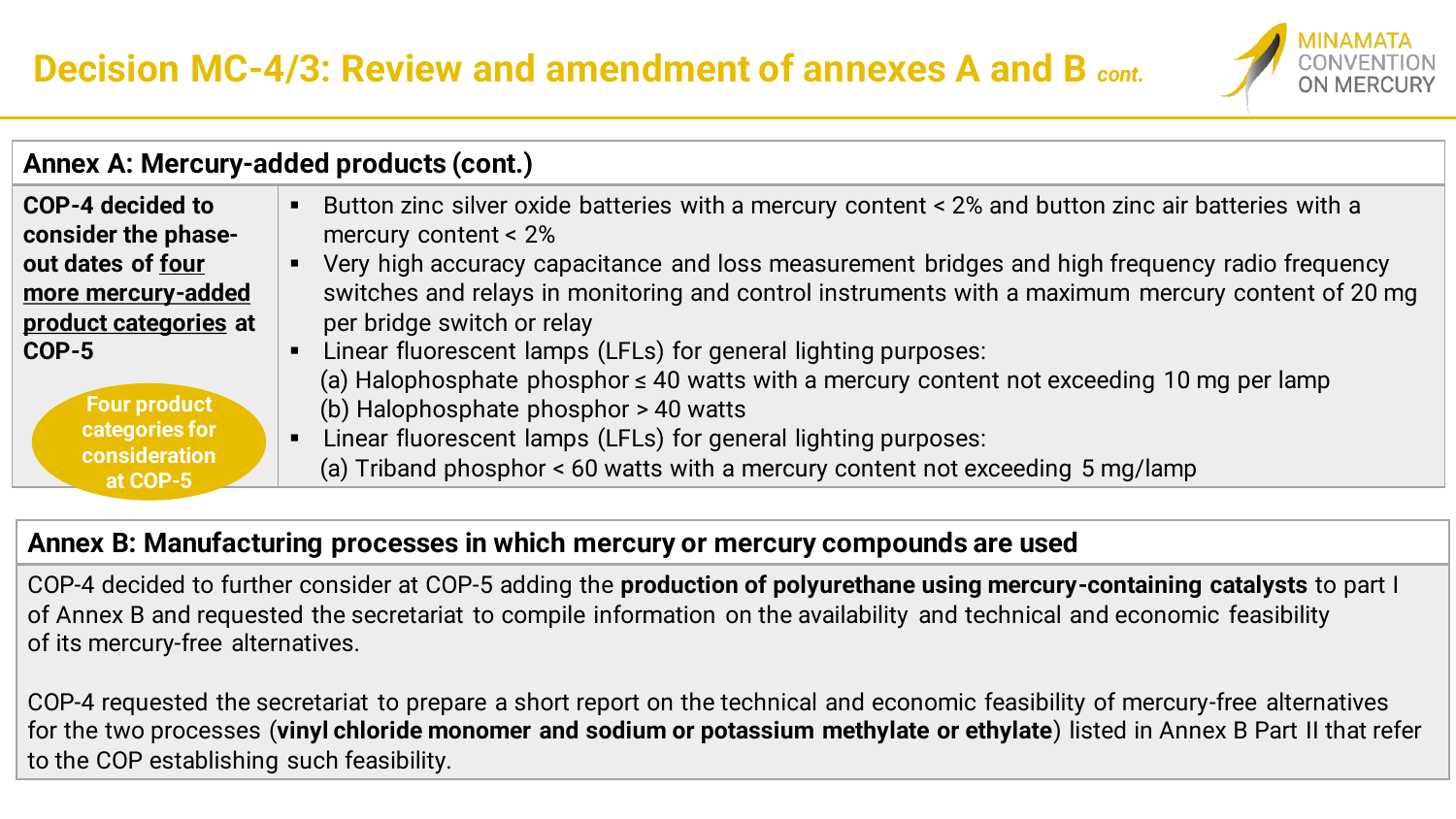### **Decision MC-4/11: The first effectiveness evaluation of the Minamata Convention on Mercury**





#### **On the first effectiveness evaluation, COP-4 agreed to:**

- Begin the effectiveness evaluation at COP-4, and to further consider its timeline at COP-5
- Adopt the framework of the effectiveness evaluation
- Establish the Open-Ended Scientific Group (including its terms of reference)
- Continue to consider the effectiveness evaluation, including the terms of reference of an Effectiveness Evaluation Group
- Request the Secretariat to support an intersessional process to refine the list of indicators for adoption at COP-5
- **Encourage Parties to provide support considering the geographic and scientific gaps identified for the effectiveness evaluation**

#### **Five products to be prepared for COP-5:**

(a) Article 21 Synthesis Report (plan and report) (b) Trade, Supply and Demand Report (plan and report)

- (c) Plan for Emissions and Releases Data Summary
- (d) Plan for Monitoring Data Compilation and Summary
- (e) Plan for Data Analysis based on the Monitoring Guidance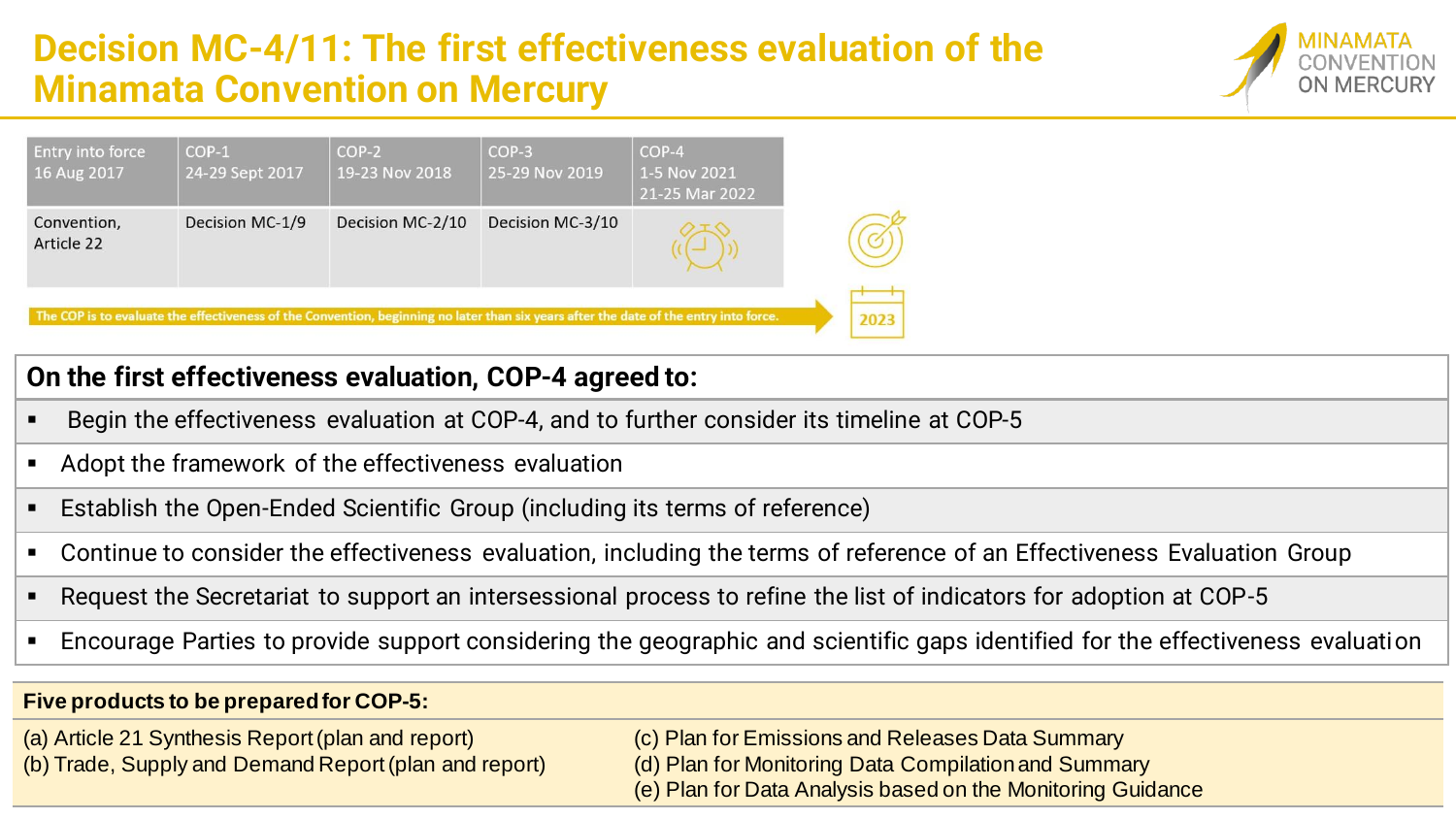

#### **ASGM**

- COP **adopted the updated guidance** on national action plans (NAP).
- COP called on parties to engage indigenous peoples, local communities and others in the NAP process.

#### **Waste Thresholds**

- COP decided that **no threshold needs to be established for tailings from ASGM** in which mercury is used, and that all tailings from such mining should be managed pursuant to article 7.
- COP **defined two-tier thresholds above which mine tailings are not excluded from the definition of mercury waste**.
- The COP requested further work by the group of technical experts.

#### **Releases**

- COP adopted the **guidance on the methodology for preparing inventories of releases**.
- COP requested the expert group to develop the **guidance on best available techniques and best environmental practices**, with a view to its adoption at COP-5.

#### **Second review of the financial mechanism**

• COP adopted the **terms of reference**, which sets forward performance criteria.

#### **National Reporting**

- COP clarified the **reporting format**.
- COP called on Parties to provide the secretariat with **copies or reports on consent forms** received.
- COP requested Parties to continue their ongoing **efforts to identify stocks and sources**.
- COP requested the secretariat to continue work on the **reporting guidance** for adoption by COP-5.

#### **Gender Mainstreaming**

• COP welcomed efforts and invited Parties to support.

#### **Enhanced Cooperation Minamata/BRS**

• COP requested continuation and report at COP-5

#### **International cooperation and coordination**

- Link to UNEA outcomes: UNEA-5/7 & UNEA-5/8
- Contribute to post-2020 biodiversity framework
- Gather knowledge triple planetary crisis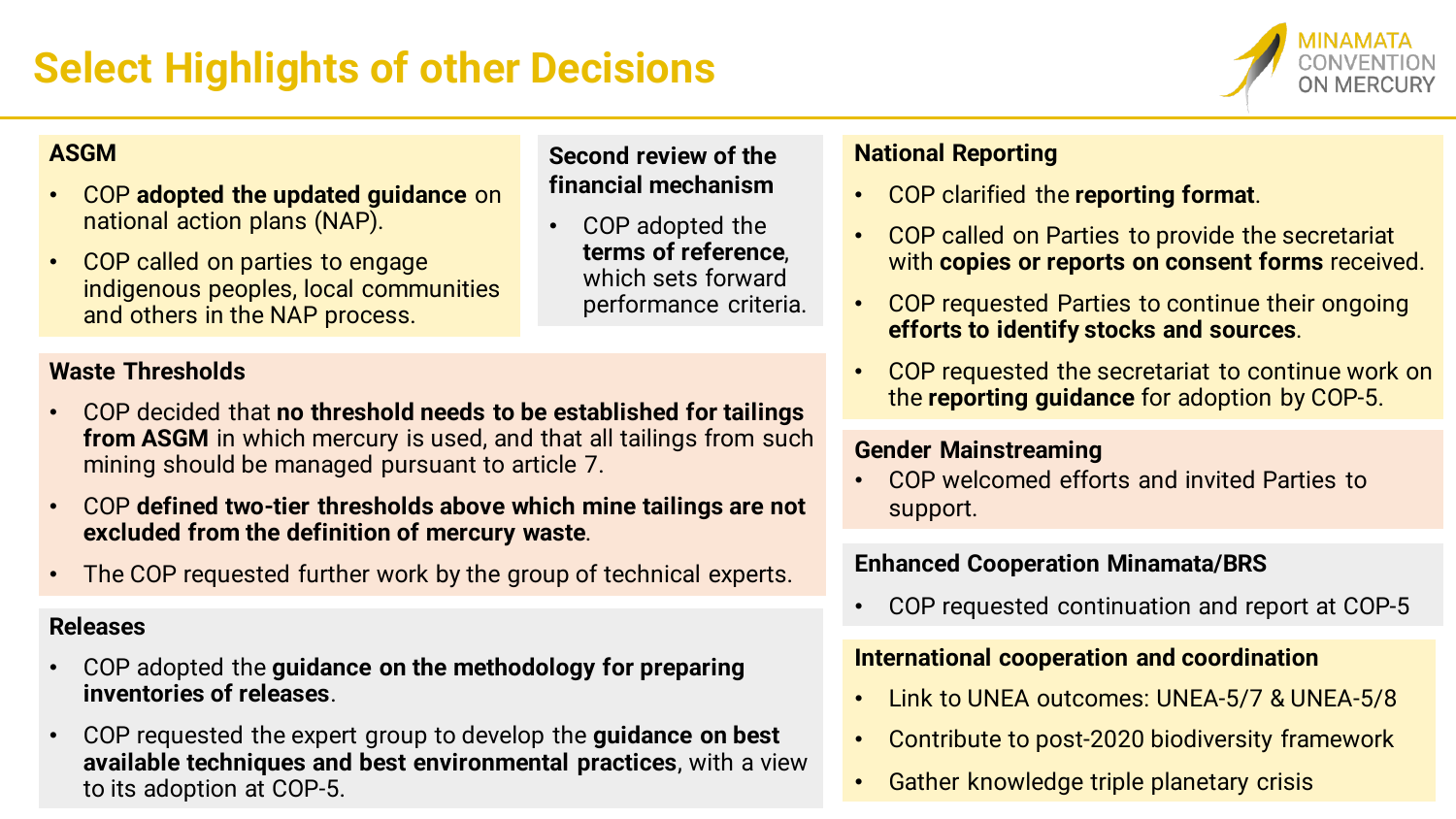### **COP-4.2 in Pictures and Videos**





#### Opening Ceremony - Second segment of #MinamataCOP4

Minamata Convention on Mercury



DAY 1 - Second segment of #MinamataCOP4 (21 March 2022) Minamata Convention on Mercury



DAY 2 - Second segment of #MinamataCOP4 (22 March 2022) Minamata Convention on Mercury



#### **#MAKEMERCURYHISTORY**





DAY 3 - Second segment of #MinamataCOP4 (23 March 2022) Minamata Convention on Mercury



DAY 4 - Second segment of #MinamataCOP4 (24 March 2022) Minamata Convention on Mercury



DAY 5 - Second segment of #MinamataCOP4 (25 March 2022)

Minamata Convention on Mercury

#### **COP-4 Indonesia handing over to COP-5 Romania**

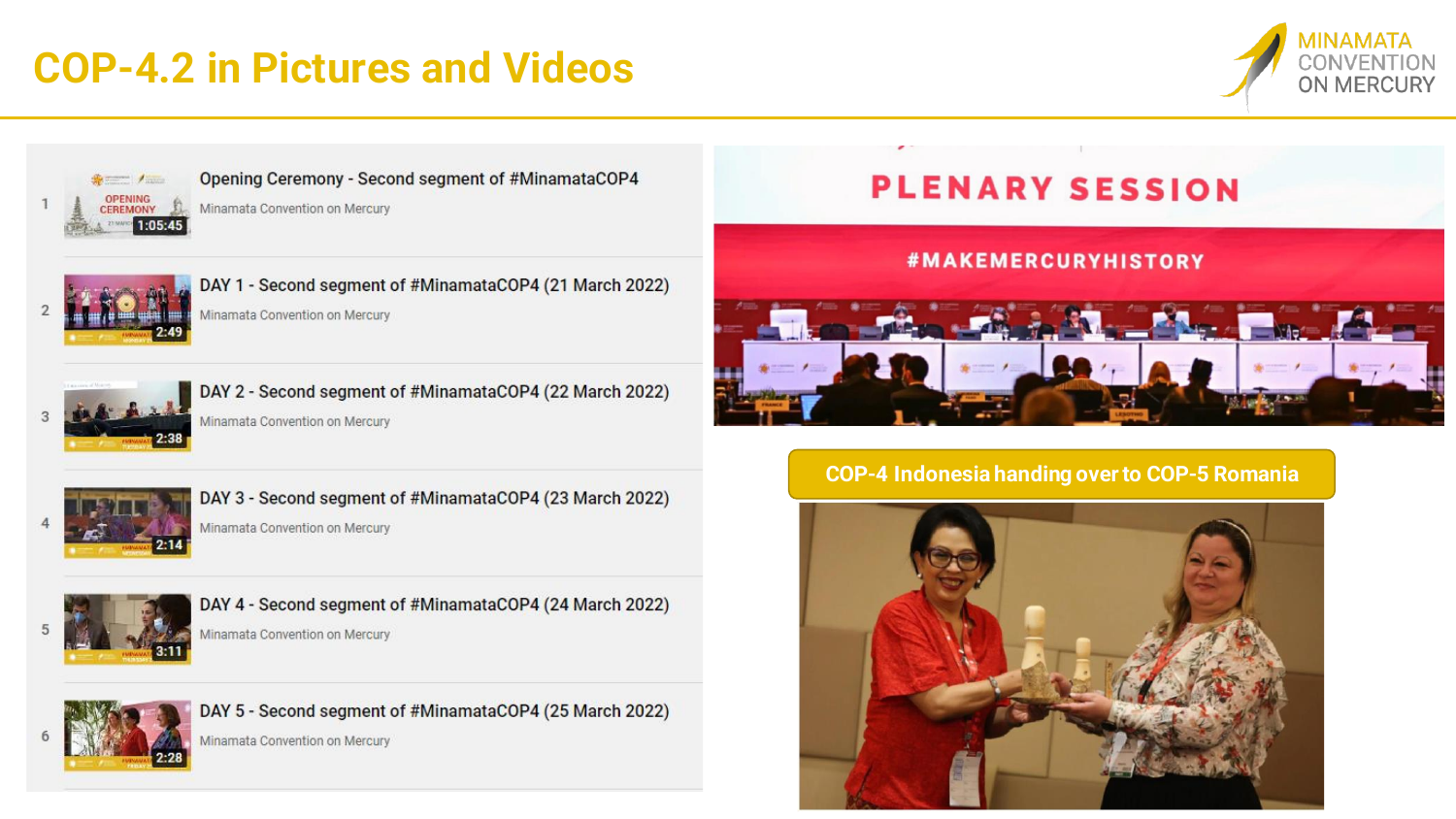### **National Reporting on Minamata: LAC Status**

**Minamata Convention were due by** 

**31 December 2021**



**First Full National Reports to the** 

77%

First full national reports - Reporting Rate (11/04/2022)

First full national reports by region (11/04/2022)



Submitted In progress Not started

Made with datamatic.io